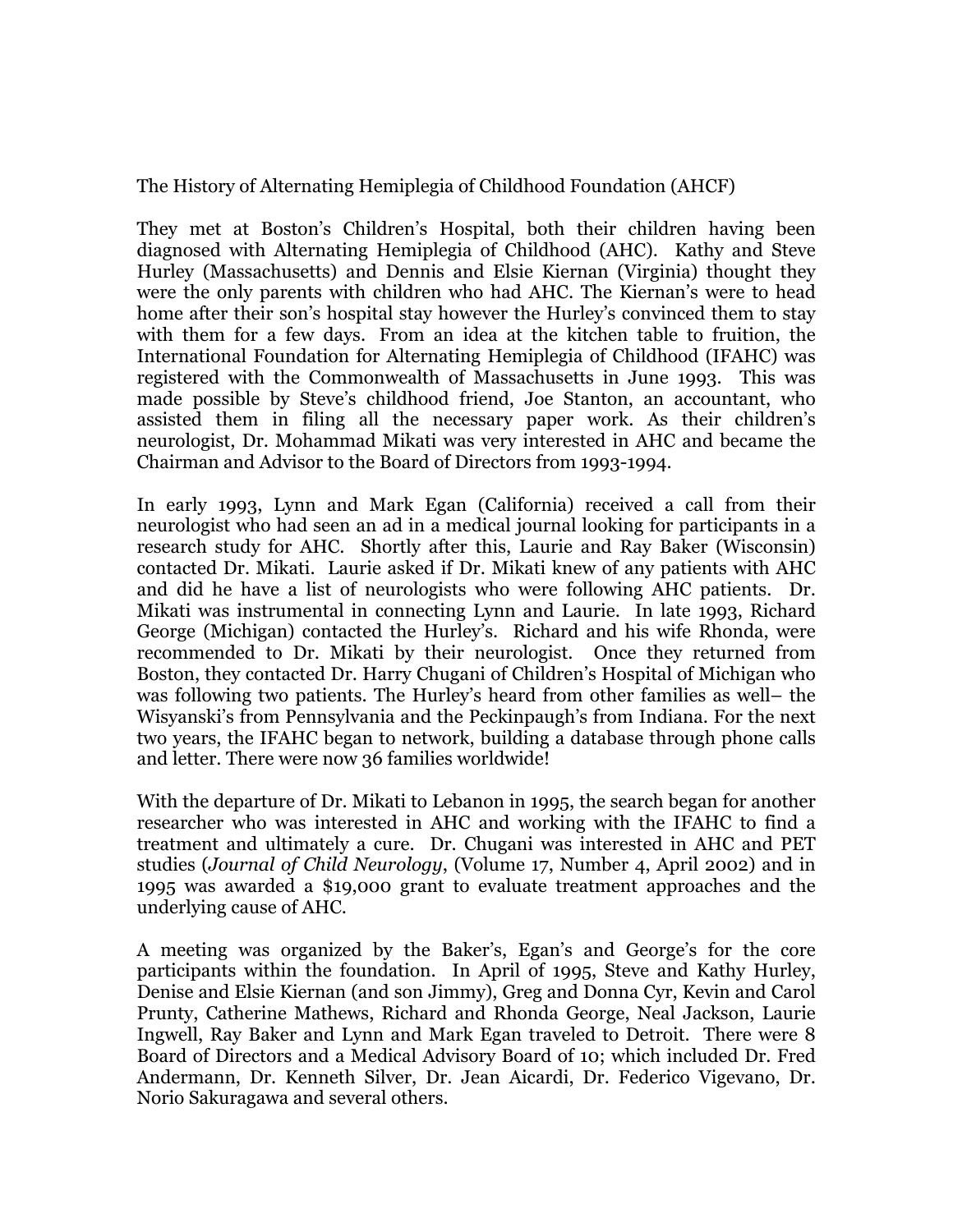At the conclusion of this meeting, Dr. Chugani was on board and would begin to recruit patients to participate in his study of MRS and serotonin PET scans. Later that year, Richard George started the Alternating Hemiplegia Foundation (AHF). The focus of the AHF was fundraising and the AHF and the IFAHC jointly awarded Dr. Chugani a second grant of \$30,000. By the end of 1995, Janssen Pharmaceuticals, the maker of Sibelium (Flunarizine), discontinued their eight year study on the efficacy and use with AHC. The database of families had grown to 67 worldwide!

Richard and Rhonda George were the major fundraisers for AHC from 1994-1997. After completing five events, they raised \$192,000!! Greg and Dawn Wisyanski and Rich and Dana Tasi sent out annual appeal letters and raised \$23,400! Greg also got the United Way started in the Tri-State area of Connecticut, New York and New Jersey. Other families also organized fundraisers – the Peckingaugh's of Indiana raised \$1,800; the Prunty's raised \$2,500; the Coopers raised \$4,500 and Dave and Cindy Ryan started their annual fundraiser that **continues** to raise thousands of dollars each year!! There were many others who raised funds during these early days too – thank you!

As parents of a newly diagnosed little girl, Laura and Kim Cooper, from Woodenville, Washington, understood the urgency of raising funds for research. They were new to the foundation and with the support of the AHF and IFAHC, they organized a workshop/symposium held in Seattle, Washington in May 1997. Symposium participants were: Dr. Jean Aicardi, Dr. Fred Andermann, Dr. Eva Andermann, Dr. Harry Chugani, Dr. Diane Chugani, Dr. DaSilva, Dr. James Garbern, Dr. Giuseppe Gobbi, Dr. Renzo Guerrini Dr. Michael Johnston, Dr. Louis Ptacek, Dr. Gregory Moore, Dr. Jong Rho, Dr. Steven Roach, Dr. Harvey Sarnat, Dr. Philip Schwartzkroin, Dr. Ken Silver and Dr. Mary Zupanc. The goals of the symposium were to discuss the underlying cause of AHC, how neurologists around the world were treating AHC, what drugs were being administered, national and international collaboration in studies and treatment, and how the foundations might facilitate research.

These medical community participants unanimously agreed that there should **Not** be two separate AHC organizations. For the sake of the children, they recommended that the two foundations merge into one organization. A major outcome of that meeting was the establishment of the first Bio-Bank for the collection of samples from AHC patients and their families. This was under the direction of Dr. Louis Ptacek, a neurologist and geneticist from the University of Utah.

The IFAHC continued to build a database of families, launched its first website in 1997, and focused on awareness through a newsletter, provided family support, and conducted some fundraising. The Board members changed over the next few years with Neal Jackson stepping in as president after Steve Hurley left the position in 1997; Greg Wisyanski moved from treasurer to president in 1998-1999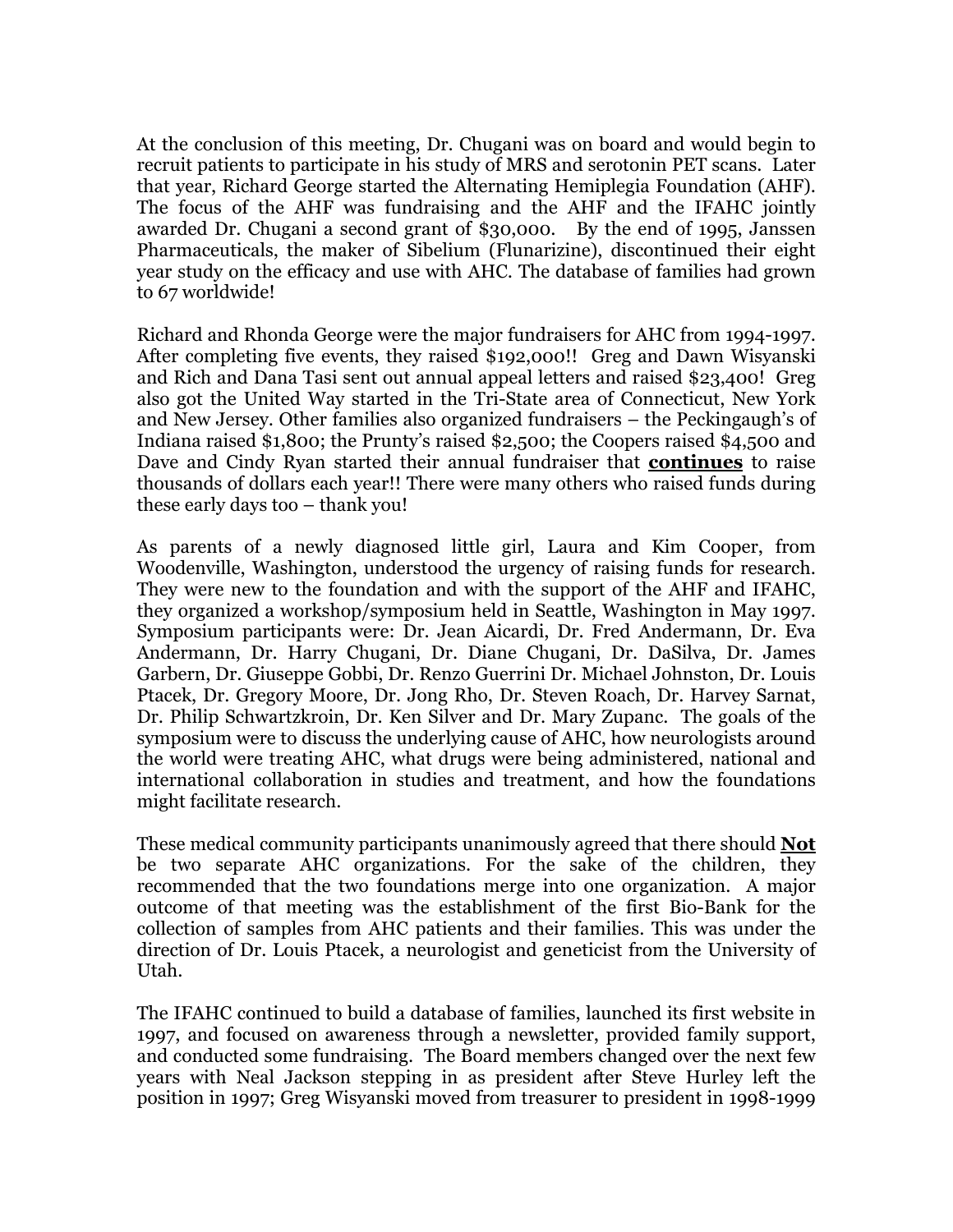and Lynn Egan took over in 2000. Organized by the Prunty's and Ryan's in June 1999, the first 'Midwest Family Gathering' was held in Rockford, Illinois. Thirteen families attended. There were now 206 families worldwide!!

In June 2000, the second 'Midwest Family Gathering' was held. The AHF funded two research grants in the amount of \$77,485.00. The first grant was, "Toward a Molecular Understanding of AHC," by Dr. Louis Ptacek. This research was the natural extension and continuation of the DNA blood collection project which Dr. Ptacek had been conducting for over a year. The second grant was, "The Effects of Flunarizine of Neocortical GABAergic and Glutamatergic Function," by Drs. Johannes van Brederode and Jong Rho.

Their principal goal of the proposed studies were to examine the effects of flunarizine on excitatory and inhibitory local synaptic circuits in the deep layers of the motor cortex from normal juvenile mice. The motor cortex was chosen because of its probable direct involvement in hemiplegic attacks seen in AHC patients. By the end of 2000, the AHF had a six month update from Dr. Ptacek. They were focusing and working on trying to find the breakpoint on chromosome 9 in a family whom a translocation of chromosomes 3 and 9 were found.

Dr. Kathryn Swoboda, while still a genetics fellow in Boston, had been discussing the project with Dr. Ptacek in 1997. Dr. Swoboda was instrumental in collecting the very first familial case from Boston which she sent to Utah to launch the database even before she arrived in Salt Lake City in 1998. Once Dr. Swoboda arrived in Salt Lake City, Dr. Ptacek and Dr. Swoboda wrote a NIH grant and received a K award in 1998 to work on the project and paroxysmal dyakinesia project. They also jointly wrote a grant to the Dystonia Medical Research Foundation to get additional funding to begin collecting clinical records and blood samples from patients and their parents making cell lines.

The IFAHC and AHF had worked together for 8 years. Heeding the recommendation of the medical community, and realizing that we were wasting valuable resources, Richard George, Kim Cooper, Carol Presunka, and Lynn and Mark Egan met in San Francisco, CA in March 2001. It was decided to become one organization and combine resources. And so the IFAHC merged with the AHF and the **Alternating Hemiplegia of Childhood Foundation (AHCF) was established**.

With Dr. Ptacek moving to San Francisco, the AHC Gene Project transitioned to a completely independent neurogenetics laboratory at the University of Utah and Dr. Swoboda became the primary investigator in 2002. Dr. Swoboda traveled to France and held an impromptu meeting in New York prior to the family meeting later that year in Chicago. At each of these meetings, she continued to gather information for the clinical database and bio-bank held in Salt Lake City. And in 2003, families traveled to Salt lake City for another family meeting.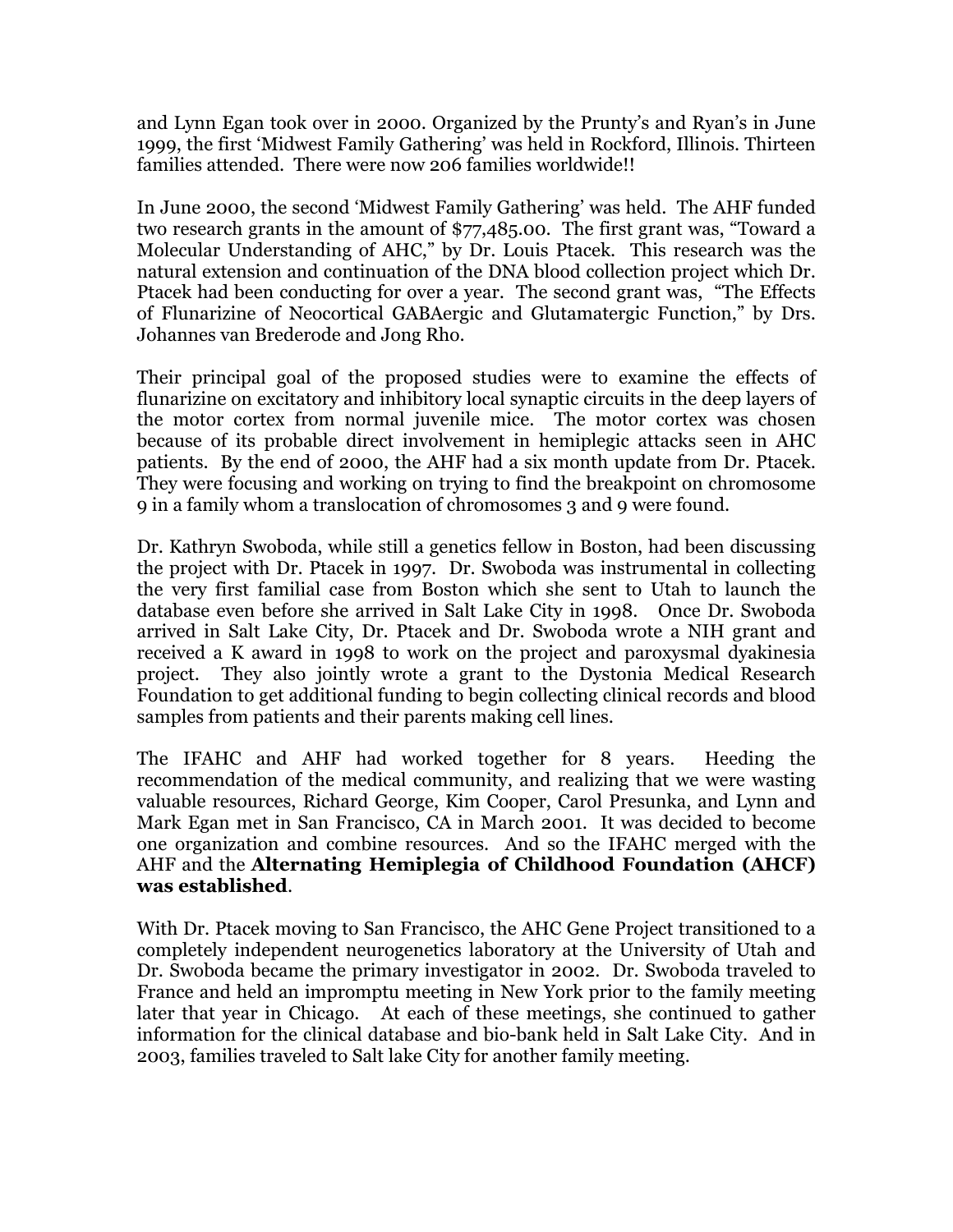A measure of the growing interest of AHC internationally was the collaboration between scientists in Los Angeles, Boston, Italy, and France. Dr. Swoboda was awarded \$66,890.00 each year, for the next three years (\$200,670.00 total), to identify the genetic cause of Alternating Hemiplegia of Childhood. During this period, in an exhaustive search of 50 candidate genes, they identified families with specific mutations, the CACN1A1 calcium channel gene, the ATP1A2 gene, and mutations in the glutamate transporter SLCIA3. However, to date, have found fewer than 5% of our AHC patients having one of those mutations. Thus, this work will continue, using newer more sophisticated gene chip techniques to help scan the entire genome for possible small changes in the genetic code that makes up our DNA.

Sharon Ciccodicola became the Medical Liaison in November 2004. We had a great turn out at the 2005 Family Meeting held in Boston, Massachusetts, with 22 new families in attendance, and representation from Asia, Europe, Africa and North America. Data collection continued and the meeting highlighted school intervention for parents and a presentation on neuropsychology by Josh Magleby, M.S. He was actively testing affected children and their siblings throughout the conference for many long hours. Breakout groups helped parents explore many issues relevant to AHC.

Following his work at the 2005 family meeting, in March 2006 the AHCF board, at its annual meeting, decided to award Dr. Josh Magleby, Ph.D., \$3,100.00 to conduct a Cognitive and Behavior study. The proposed study hypothesized that children and adolescents diagnosed with AHC display unique cognitive and behavioral sequelae that separate AHC from other similar disorders.

In conjunction with the 10th International Child Neurology Congress, the International Symposium on Alternating Hemiplegia was held in Montreal in June 2006. Organized by Drs. Fredrick Andermann, Kenneth Silver, Kathryn Swoboda, Eva Andermann, parent Lynn Egan and sponsored by the AHCF, the symposium brought renewed interest to AHC with an emphasis toward pathophysiology, expanding the gathering of data, and including samples from patients who had passed. There were over 120 delegates worldwide. In September 2006, the first AHC walk was held in Chicago, Illinois.

In 2007, the AHCF awarded Dr. Swoboda a three year grant covering the period from July 1 2007 – June 30 2010. The first year of the grant cost \$203,339.00. The second year cost was \$208,739.00 and the third year was budgeted for \$214,334.00. However, we found ourselves only able to fund \$134,000.00 with Dr. Swoboda making up the rest.

During this grant period these were the following aims:

1) Ongoing efforts to identify the genetic mechanisms involved in disease pathogenesis.

a) Candidate Gene Analysis: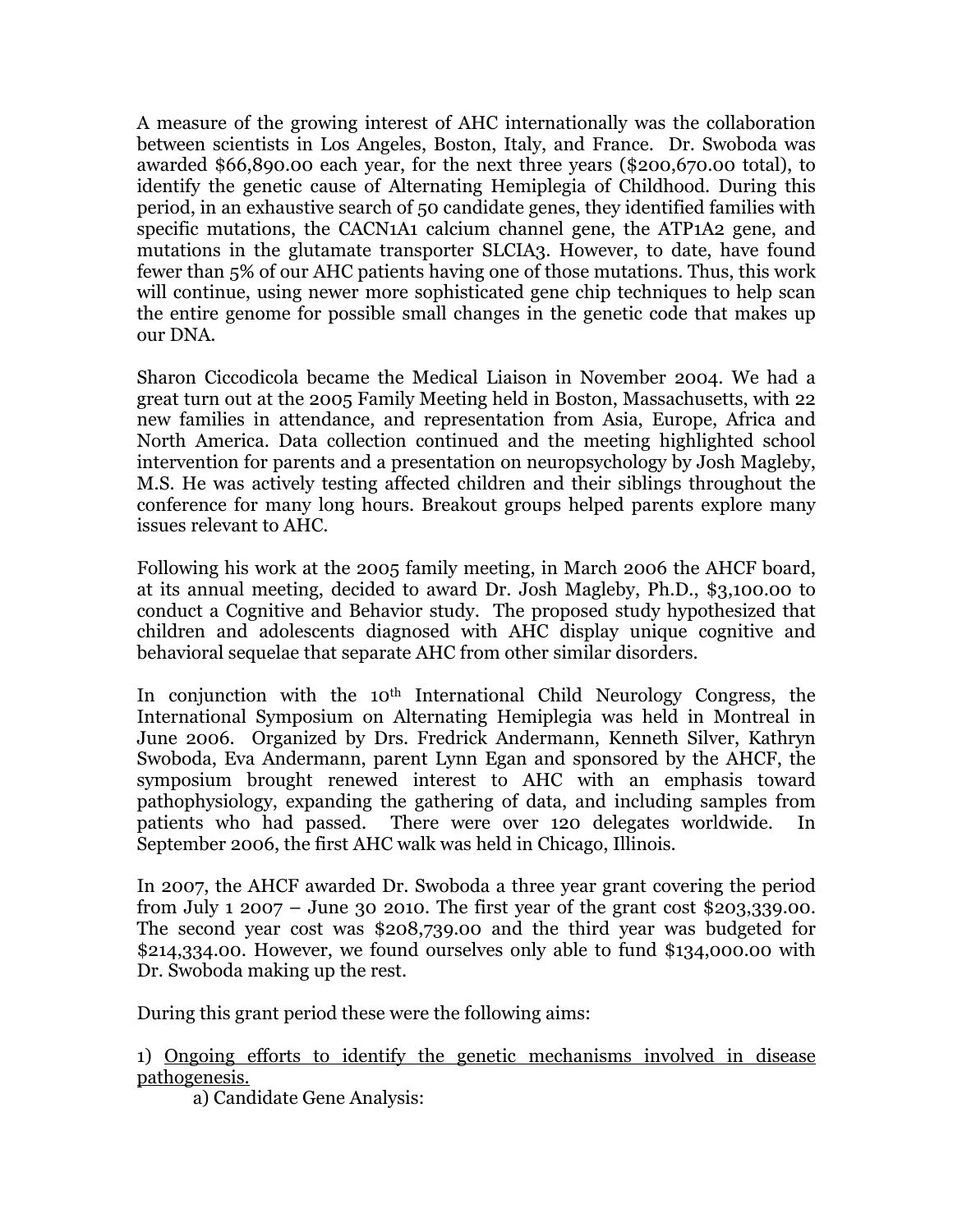The work of evaluation of candidate genes continued in collaboration with researchers at Harvard University and UCLA, focusing on chromosome abnormalities identified in AHC patients that may provide clues to a causative genetic mechanism. Neighboring genes in these regions were also examined to decode the message looking for any small errors that could be interfering with function while additional candidates continued to be examined.

b) Implementation of new gene chip technologies:

The University of Utah took advantage of a new technology which allowed an unprecendented search for small deletions across the genome. This work was performed in collaboration with Dr. Arthur Brothman, a cytogeneticist who was experienced in the use of this novel and powerful new technology.

2: Development of a fellowship program designed to attract new and talented young physicians to AHC research. Providing Neurology Fellows with a year of intense focused effort on an AHC-related project to advance medical research and knowledge of AHC for the benefit of AHC patients and families as well as increase awareness of AHC in the medical community. This first Fellow was Matthew Sweeney whose fellowship resulted in the publication of the paper, "Alternating Hemiplegia of Childhood: Early Characteristics and Evolution of a Neurodevelopmental Syndrome" in the journal *Pediatrics*. His interest in AHC remains strong and he is currently serving on our Medical Advisory Board.

3) Pilot Clinical Drug Trial - Open Label Phase I/II Pilot Clinical Trial for the Treatment of Alternating Hemiplegia of Childhood with Gammahydroxybutyrate The trial enrolled six clinical subjects with AHC, ages 1 - 4 years, and an additional six clinical subjects with AHC of all ages. Enrollment occurred over a 2 1/2 year period, with data analysis following.

The trial was divided into 2 phases – Phase 1 - In Hospital Initiation of Therapy and Phase 2 – Maintenance Therapy. The trial involved intense participation from the parents and was overseen by Dr. Aga Lewelt our second Fellow. Although the project had an end date of 6/30/2010, a No-Cost Extension was requested until 6/30/2011 to finish the project with full enrollment requiring no additional funds from the AHCF. This was granted, and Dr. Lewelt presented an abstract of the results of the clinical trials at the American Academy of Neurology Annual Meeting, April 28, 2012.

In addition to the above the grant funding allowed us to hire a Study Coordinator/Research Associate who was dedicated to AHC alone.

In July 2008, we held our next Family Meeting in Chicago, Illinois with a great turnout and many new families. Data collection continued and topics included research updates and fundraising with highlighted topics for the parents with professionals in behavior and estate planning for special needs persons. A medical panel fielded questions from the parents.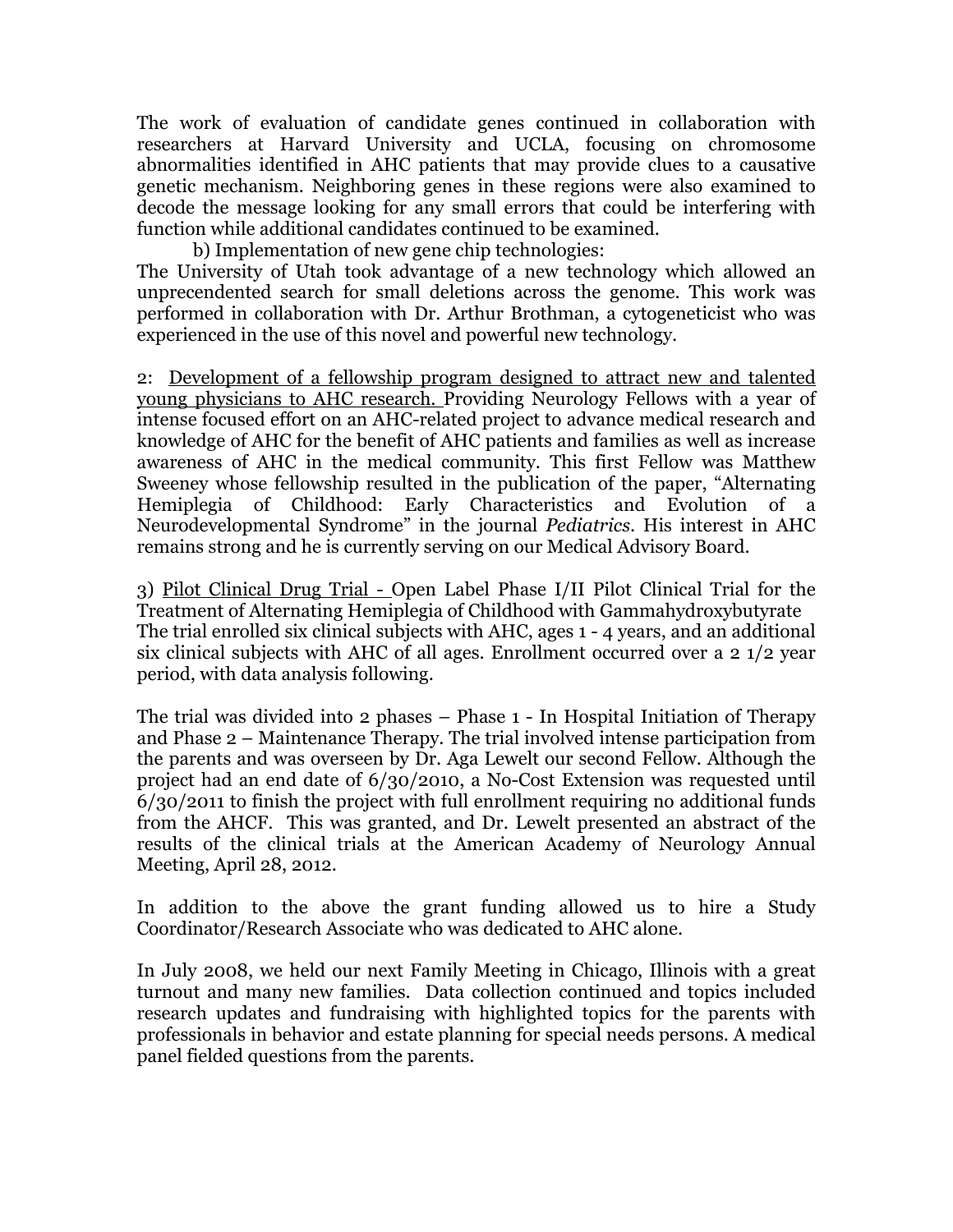In February 2010, the Board voted to hire Sharon Ciccodicola on a contract basis to become the AHCF coordinator in addition to acting as the foundation's medical liaison. 2010 also brought other changes to the executive board. Richard George stepped down after 15 years as president of the AHF/AHCF in June, and the search for a new president rendered the appointment of Jeff Wuchich, who accepted in August. Jeff brought his networking and social media skills to the foundation.

This was also the first year that the foundation entered contests to win grants. Our first award was \$20,000 which was won from Chase Community Giving in July, 2010. This grant was used for Dr. Sandra Reyna to perform administrative, managerial and scientific functions throughout the course of the AHC SO study and upcoming AHC projects.

This impetus propelled the foundation to our biggest challenge yet! Just after the Chase contest ended, Sharon Ciccodcola, saw an ad for the Pepsi Refresh contest and simultaneously was contacted by 2 AHC families wondering if we could take this on. Dr Sandra Reyna helped fill out the application spelling out specific medical needs and attainable goals. The project was titled "Find a Path to the Cure for AHC". Jeff entered the application right at midnight and we were on our way!

The response and support was incredible! Board members, researchers, families, friends and strangers voted us to victory. US servicemen voted on a carrier in the Atlantic, dozens of people handed out our cards to strangers and put hundreds of flyers on cars, Professors made their class text votes before the end of class, our foreign foundation friends contacted their families in the states to vote, Dr. Swoboda handed out cards while she was running a marathon, schools our AHC kids attended participated, parent's alumni schools and associations made announcements and put up posters to vote, neurologists and business' alike sent out mass emails, churches made announcements during their services, and every board member spent many long hours spreading the message via calls, facebook, local print and visual media. Many families made videos with the Zach Rap being a highlight! With the help of all of these families, friends, our medical team and so many more, we won \$250,000! The \$250,000.00 Pepsi Grant went directly to Dr. Swoboda and in collaboration to the Institute of Systems Biology and Complete Genomics to identify the gene, or genes, causative for AHC as the critical step in understanding pathogenesis.

In 2011, the clinical trials of the Sodium Oxybate study were in the final stages. The AHCF awarded an extended research agreement in the amount of \$25,000.00 to Dr. Reyna to provide remaining consultation, supervisory and advisory services in connection with the clinical drug trials through 12/31/2011. In July 2011, a Family Meeting was held in Raleigh, N.C., with 34 families in attendance. Data collection continued, the AHCF sponsored a luncheon, and experienced parents participated in a parent's panel. The Foundation grew to 13 board members, the Medical Advisory Board expanded and was reengaged, and collaborations were